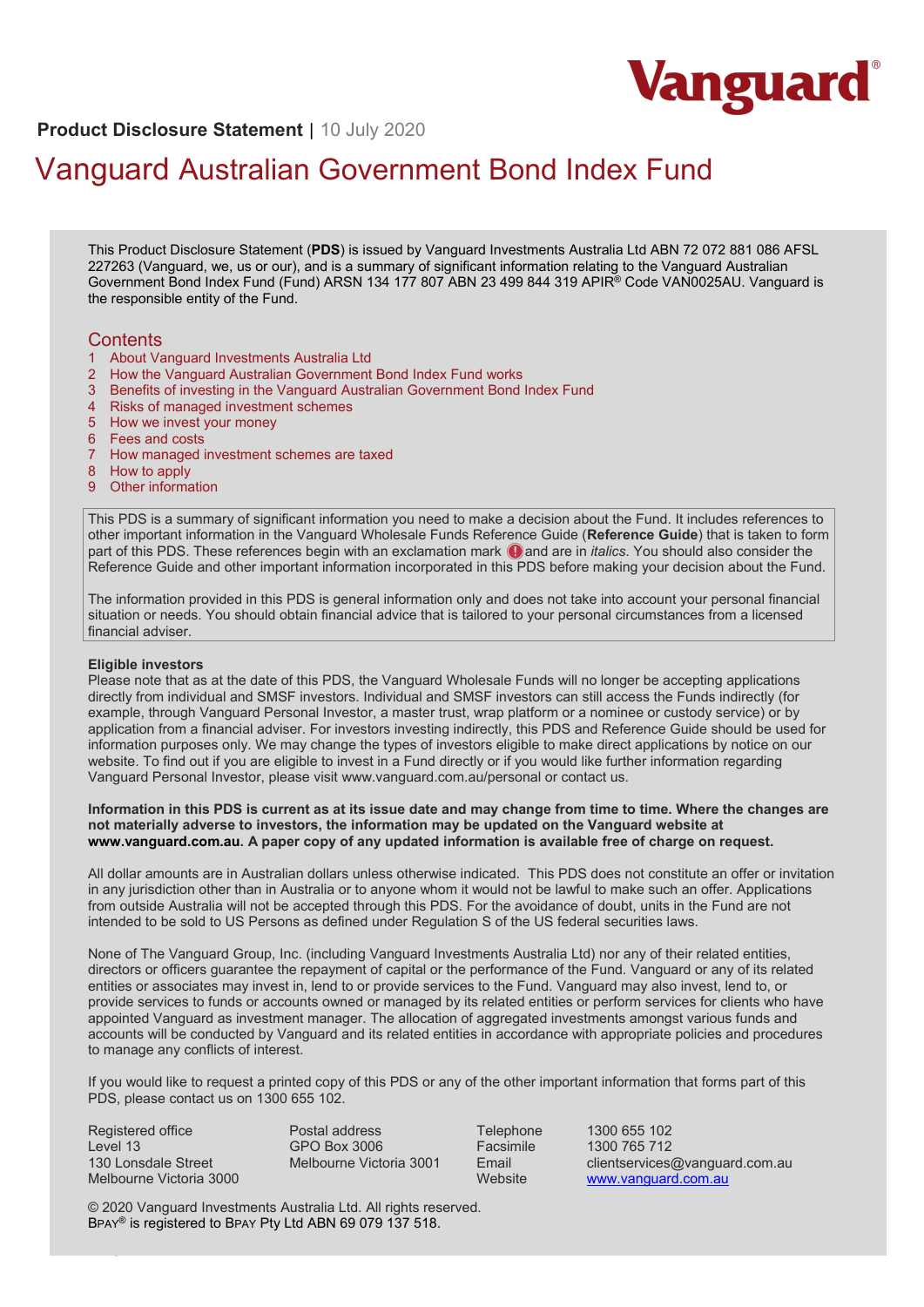# 1. About Vanguard Investments Australia Ltd

Vanguard Investments Australia Ltd ("Vanguard") is a wholly owned subsidiary of The Vanguard Group, Inc. The Vanguard Group, Inc. is one of the world's largest global investment management companies, with more than AUD \$8.6 trillion in assets under management as of 31 March 2020. In Australia, Vanguard has been serving financial advisers, retail clients and institutional investors for more than 20 years.

Vanguard is the responsible entity of the Fund. As responsible entity, Vanguard is solely responsible for the management and administration of the Fund. Vanguard is also the investment manager for the Fund and has appointed other entities within the Vanguard group of companies to provide investment management related services to the Fund. Investors will be notified of any future change in the investment manager of the Fund and this PDS will be updated accordingly.

Vanguard has appointed JP Morgan Chase Bank, N.A. (Sydney branch) (ABN 43 074 112 011) as custodian of the Fund.

*You should read the important information about the custodian in the Reference Guide before making a decision. Go to section "Other information" of the Reference Guide located at [www.vanguard.com.au/offerdocuments.](http://www.vanguard.com.au/offerdocuments) The material relating to the custodian in the Reference Guide may change between the time when you read this PDS and the day when you acquire the product.*

# 2. How the Vanguard Australian Government Bond Index Fund works

The Fund is a registered managed investment scheme. When you contribute money to a registered managed investment scheme, your money is pooled together with other people's money. Vanguard invests that money and manages the assets of the Fund on behalf of all scheme members. The Australian Securities & Investments Commission (ASIC) has a website www.moneysmart.gov.au that has more information about managed investment schemes.

The Fund is divided into units. As an investor, you acquire units in the Fund. A unit represents a beneficial interest in the assets of the Fund as a whole (but not to any particular asset). Under the Fund's constitution, Vanguard is permitted to establish different classes of units.

This PDS relates only to the wholesale class of units of the Fund.

## Unit prices

The value of a unit is determined by dividing the net asset value attributable to the relevant class of units (total assets for that class less total liabilities for that class) by the number of units on issue in that class at the time of valuation.

Units are usually valued daily, except on public holidays, if the market is closed or the Fund is suspended. The value of units will change from time to time as the market value of the assets in the Fund rises or falls. The price you pay when contributing to the Fund (buying units) or receive when withdrawing from the Fund (selling units) is calculated as follows:

- Buy price = net asset value per unit plus the buy spread
- Sell price = net asset value per unit minus the sell spread

The buy/sell spread for the Fund is Vanguard's reasonable estimate of the transaction costs that the Fund may incur to buy and sell assets when investing contributions and funding withdrawals. The buy/sell spreads are paid to the Fund to meet these expenses and are not received by Vanguard. Please refer to section "6. Fees and costs" for any buy/sell spreads applicable to the Fund.

For information on unit prices visit our website or contact Client Services on 1300 655 102.

#### Applications and withdrawals

Investors can acquire wholesale class units by completing the relevant application process. Subject to the minimum requirements in the table below and other applicable terms and conditions, you can increase your investment at any time by buying more units or decrease your investment by withdrawing or transferring some of your units.

| Initial investment    | \$500,000 <sup>A</sup> |
|-----------------------|------------------------|
| Additional investment | \$5.000                |
| Withdrawal            | \$1.000                |
| Transfer              | \$500,000 <sup>B</sup> |
| Account balance       | Nil <sup>c</sup>       |
|                       |                        |

 $\overline{A}$  Vanguard may accept a lesser amount at its discretion.

B Vanguard may allow you to transfer your units in the Fund to another person in Australia.

<sup>C</sup> Vanguard may impose a minimum account balance in the future.

In most circumstances, Vanguard permits investments via BPAY®.

Investors can request the withdrawal of all or part of their investment in the Fund by providing us with a withdrawal request. Withdrawals from the Fund are normally paid within three business days, however the constitution for the Fund allows withdrawal proceeds to be paid within a longer period. In some circumstances, including where there is a closure of a relevant market or exchange, a freeze on or suspension of withdrawals or during the first ten business days of July each year due to end of financial year activities for the Fund, members may not be able to withdraw their funds within the usual period upon request.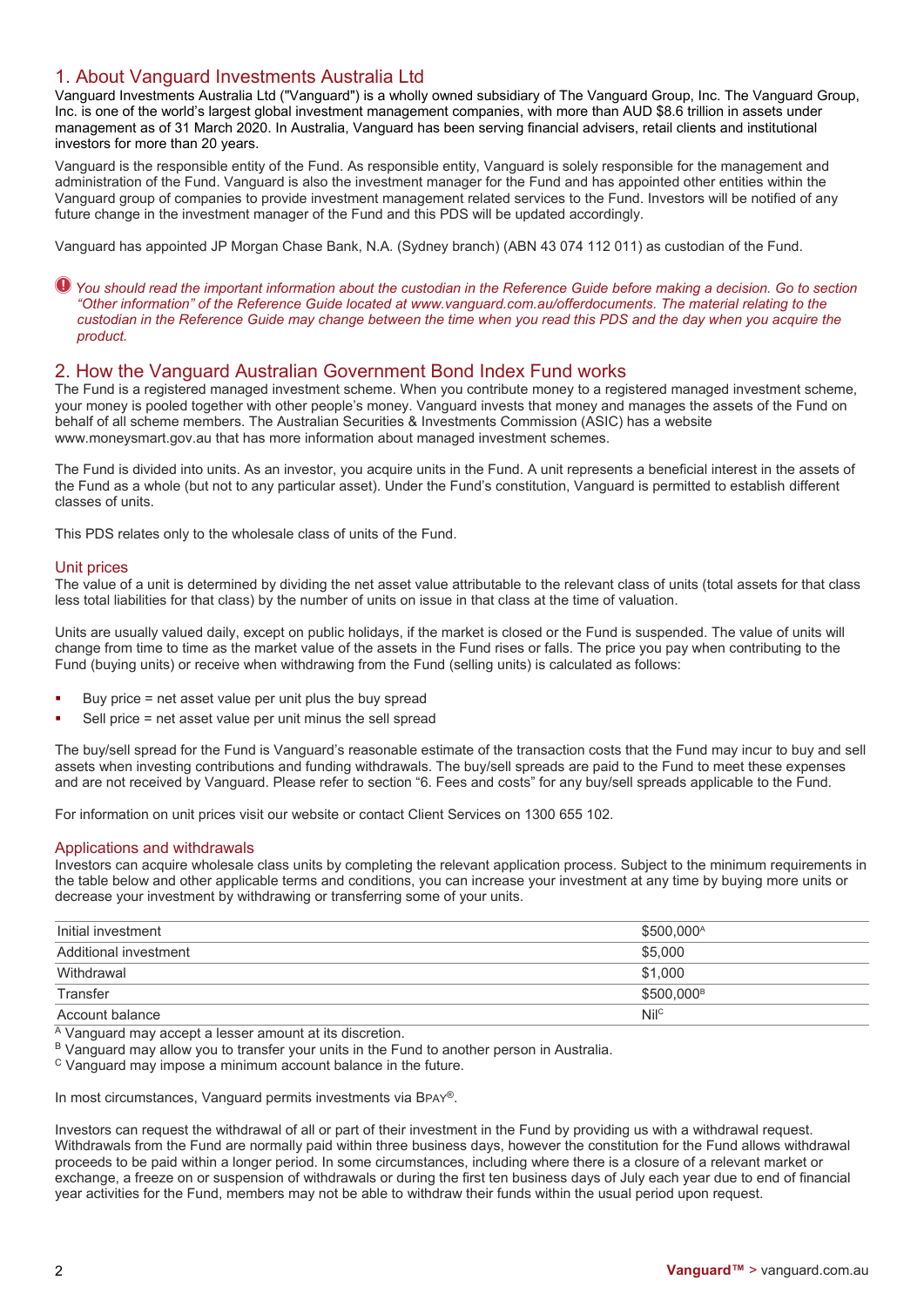## Fund distributions

Distributions may include income earned by the Fund or any other amounts that Vanguard considers appropriate for distribution. As at the date of this PDS, Vanguard intends for the distributions made by the Fund to be based on the taxable income earned by the Fund for each year. The income of the Fund will generally include income earned on holding and disposing of the assets of the Fund.

Where the Fund is an AMIT (see further "Taxation" section below), as distributions for each period may be based on estimates or exclude certain types of income, the amount distributed may differ to the income attributed to investors for tax purposes. Any income of the Fund that is not distributed for the period will either be held back for distribution in a later period in the same financial year, or accumulated in the Fund. Vanguard may from time to time, review its approach to distributions and elect to distribute on an alternative basis.

Distributions will generally be made on a quarterly basis, however Vanguard may elect to distribute at other times. Distributions will normally be paid within 10 business days following the end of the distribution period. The amount of distributions will vary from period to period and there may be periods in which no distribution is made. If this should occur, details will be available on our website.

Distributions are calculated on a per unit basis and will be paid to investors based on the number and class of units held as at the end of the distribution period.

You can choose to have your distributions:

- reinvested in additional units; or
- paid directly to a nominated Australian bank account.

If you do not make a choice, distributions will be automatically reinvested in additional units in the Fund. Where your distribution is reinvested, the units you receive will be issued to you without a buy spread being added to the price you pay for those units. Vanguard reserves the right to reinvest any distributions following the death of the investor even if the investor's representative requests the distributions to be credited to an Australian bank account.

You may change your choice for distribution payments by completing a Change of Details Form located on our website. To ensure that the change to your distribution payments is effective for an upcoming distribution period, you should submit a Change of Details Form to Vanguard at least 5 business days before the end of that distribution period.

*You should read the important information about applications, withdrawals (including BPAY® and transfers) and unit pricing in the Reference Guide before making a decision. Go to sections "Applications", "Withdrawals" and "Unit pricing" of the Reference Guide located at www.vanguard.com.au/offerdocuments. The material relating to applications, withdrawals and unit pricing in the Reference Guide may change between the time when you read this PDS and the day when you acquire the product.*

#### Indirect investors

You may invest in the Fund offered in this PDS indirectly (for example, through a master trust, wrap platform or a nominee or a custody service). If you invest in this manner certain information in this PDS may not be relevant to you such as: applications and withdrawals, Fund distributions, investor communication, fees and costs, how to open an account and cooling off rights. You should consult the offer document or client agreement through which you have invested.

# 3. Benefits of investing in the Vanguard Australian Government Bond Index Fund

The significant features and benefits of investing in the Fund include:

- Competitive long-term performance Vanguard's investment approach provides investors with an efficient way to capture longterm market performance.
- Diversification The Fund provides exposure to a diversified portfolio of securities, which means the Fund is less exposed to the performance fluctuations of individual securities. This moderates the volatility of the portfolio and 'smooths out' investment returns over time. The Fund provides exposure to a wide selection of available securities in the relevant index, generally holding significantly more securities than most active funds with the same benchmark. From time to time, however, the number of securities in a given index may reduce due to factors such as index rebalancing.
- Low cost investing The Fund has low ongoing fees as we strive to minimise the costs of managing and operating the Fund. The Fund typically has low portfolio turnover resulting in low trading costs such as brokerage and other transaction costs.

The significant features and benefits of investing with Vanguard include:

- Stability and experience The Vanguard Group, Inc. established the world's first index mutual fund for individual investors in 1976 and has been a leader in low cost index investing ever since. In Australia, Vanguard leverages the scale, experience and resources of our established global business. Investing in the und allows you to access the knowledge and skill of Vanguard as a specialist investment manager.
- Client focus The Vanguard Group, Inc. was founded on a simple but revolutionary idea that an investment company should manage the funds it offers in the sole interest of its clients. From rigorous risk management to transparent pricing to plain talk communications, we put our clients' interest first.
- Low costs Investors can't control the markets, but they can control the costs of investing. Providing low cost investments isn't a pricing strategy for us. It's how we do business. Vanguard's scale also helps to keep costs low.

# 4. Risks of managed investment schemes

All investments carry risk. It is important to keep in mind one of the principles of investing: the highest long-term returns may also carry the highest level of short-term risk. Different investment strategies carry different levels of risk, depending on the assets that make up the investment strategy.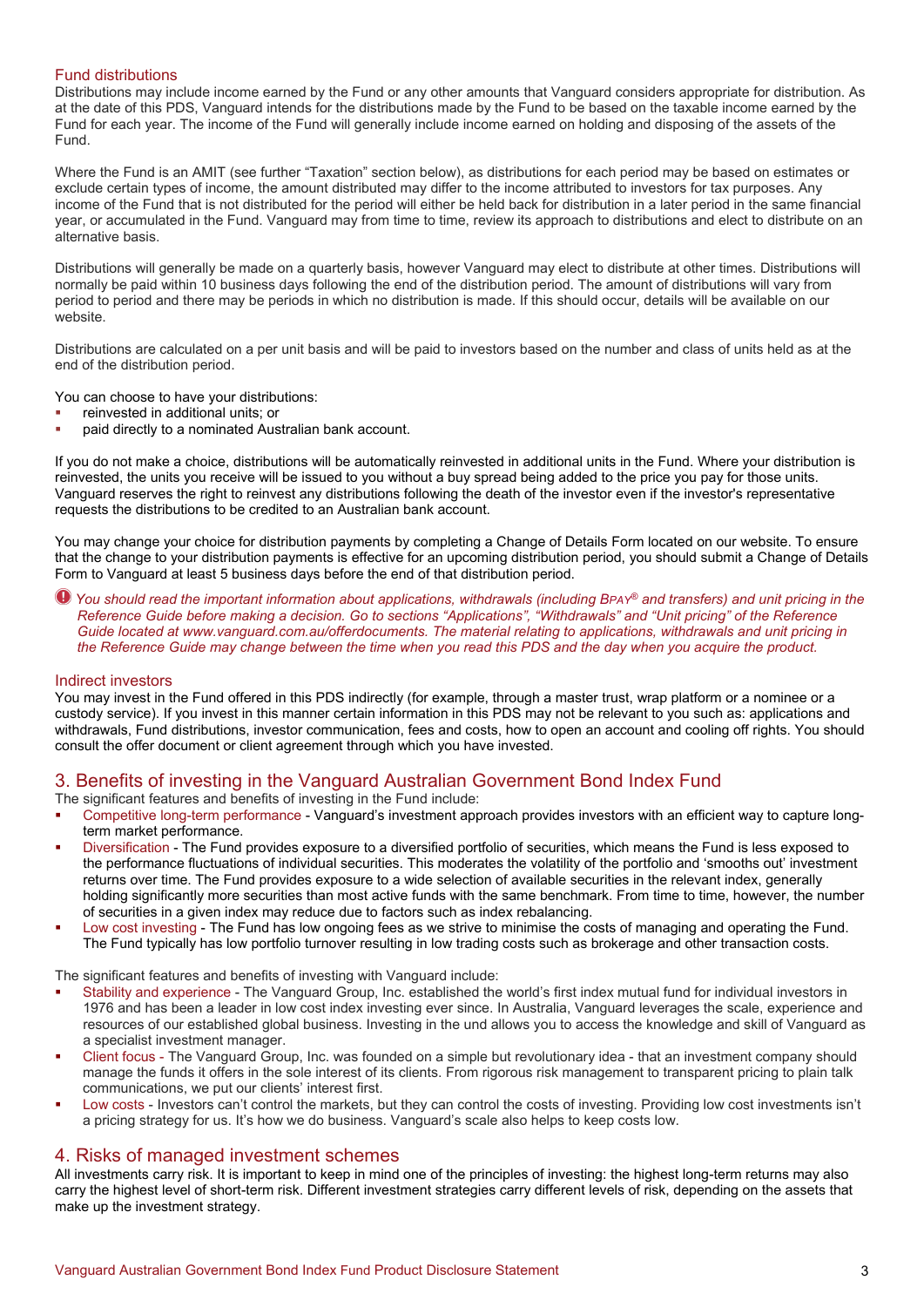It is important to understand that the value of the investments may go up and down, investment returns are not guaranteed and investors may lose some of their money. The level of returns may vary and future returns may differ from past returns. Laws affecting registered managed investment schemes may change in the future. The appropriate level of risk for each person depends on a range of factors, including age, investment time frame, where other parts of the investor's wealth are invested and the investor's risk tolerance.

## Significant risks of investing in the Fund

There is no guarantee that the value of your initial investment will be maintained. In other words, the value of your investment may rise or fall. Significant investment risks include:

- Market risk Market risk is the possibility that market returns will overall decline. Financial markets tend to move in cycles, with periods of rising prices and periods of falling prices. It is important to note that the value of your investment can be directly or indirectly impacted and that you may not get back what you invested in the Fund.
- Index inaccuracy risk The index provider does not generally accept liability for the accuracy or completeness of the index data. There is a risk that the index provider makes errors in the construction of the index which may not be identified and corrected for a period of time. Vanguard does not provide a warranty or guarantee for index provider errors. Therefore, the gains, losses, or costs associated with the index provider's errors will be borne by the Fund and its unitholders.
- Security specific risk The prices of securities the Fund invests in, either directly or indirectly (through a holding in another investment vehicle) can rise or fall independently of changes in the broad market. The Fund is generally well protected from security specific risk through diversifying its holdings across a wide selection of available securities in the index.
- Derivative risk A derivative is a contract or financial product that derives its price from one or more underlying assets, reference rates or indexes. Derivatives are generally used as an instrument to gain market exposure or to hedge risk; however they also create exposure to additional risks. These additional risks include the possibility that the value of the derivative may fail to move in line with the underlying asset, the potential lack of liquidity of the derivative, or that the parties to the derivative contract may not be able to meet their obligations. Derivative contracts are not used to leverage the assets of the Fund.
- Counterparty risk The risk that the Fund may incur a loss due to the failure of a counterparty to meet their obligations under a contract. The Fund's counterparties may include brokers, clearing houses and other agents.
- Regulatory risk There is a risk that the Fund may be adversely impacted by a change in laws and regulations governing a security, sector or financial market, including in relation to tax. Regulatory risk may be higher when investing internationally due to the nature and actions of particular legal systems and/or regimes in effect.
- Fund risk Managed funds, in simple terms, pool the money of many individual investors. Therefore, investing in a managed fund may give rise to different outcomes as compared to investing in the underlying securities directly. As an investor in the Fund, your investment returns may be impacted by the applications and withdrawals of other investors, the fees and costs imposed by the fund manager and different tax outcomes related to the tax laws applicable to the Fund. In addition, there is a risk that Vanguard could be replaced as the responsible entity and/or investment manager for the Fund, or the Fund could terminate.
- Manager risk The Fund may fail to meet its investment objective due to Vanguard's (including where relevant, any related entities') investment selection or implementation processes which may cause the Fund to underperform its benchmark or other funds with a similar investment strategy.
- Operational risk There is a risk that Vanguard, or another service provider, will fail to adequately administer or report accurately in relation to the Fund or your investment in the Fund. There is also a risk that circumstances beyond Vanguard's control may prevent it from managing the Fund in accordance with its investment strategy. Such occurrences may include strikes, industrial disputes, fires, war, civil disturbance, terrorist acts, state emergencies and epidemics in Australia or in the countries where the underlying securities are held.
- Credit risk The issuer of fixed interest or debt securities may fail to pay interest and principal in a timely manner, or negative perceptions of the issuer's ability to make such payments may cause the price, and therefore value, of those securities to decline.
- Interest rate risk The value of fixed income securities may fluctuate as a result of changes in market interestrates. Generally, fixed income security values may fall when market interest rates rise. Conversely, when market interest rates fall, fixed income security values may rise. The degree of change varies depending on the term of the securities. Longer term securities are generally more impactedby interest rate risk than short term securities.

# 5. How we invest your money

Warning: When it comes to choosing to invest in the Fund, you should consider the likely investment return, the risk and your investment timeframe.

### Investment strategy and investment return objective

The Fund seeks to track the return of the Bloomberg AusBond Government 0+ Yr Index before taking into account fees, expenses, and tax.

The Bloomberg AusBond Government 0+ Yr Index is a market value-weighted index of securities (bonds) issued by the Commonwealth Government of Australia and Australian State Government financing authorities and treasury corporations.

The Fund aims to hold all of the securities in the index, where practical, or otherwise a representative sample of the securities included in the index. Vanguard selects the securities it holds based on liquidity, access to markets, portfolio cash-flow and minimum trade quantities with the aim of tracking the return of the index. Security weightings in the Fund may vary from the index weightings. The Fund may exclude certain securities that are included in the index or may invest in securities that have been or are expected to be included in the index.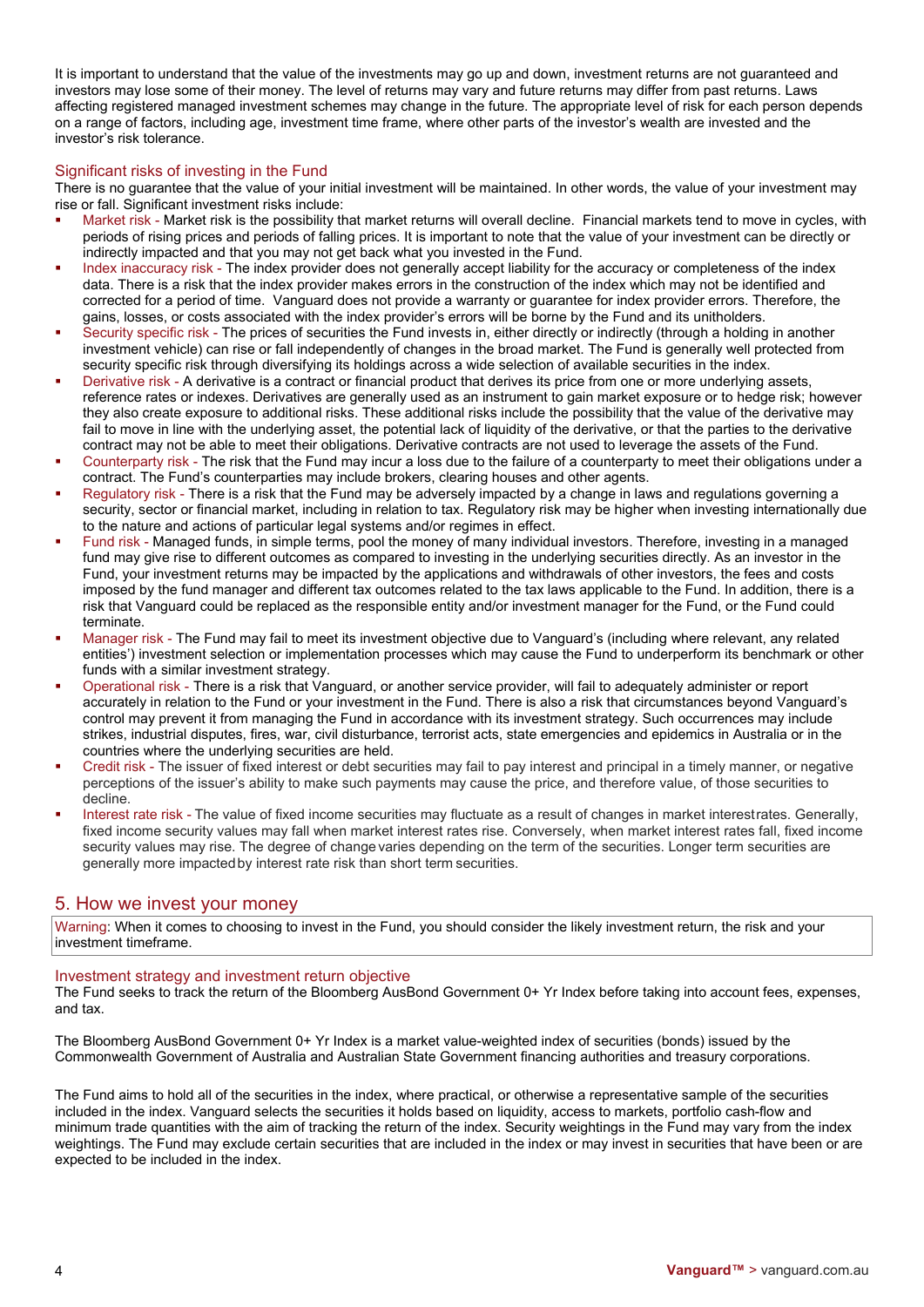The Fund may utilise derivative instruments including futures traded on a licensed exchange and over the counter derivative financial instruments. Derivative instruments are used to manage the overall interest rate and credit risk exposure of the Fund where it is either unable to invest directly in physical securities or is in the Fund's best interest to do so. Derivative financial instruments will not be used to leverage the assets of the Fund.

In accordance with the index methodology, at the time of purchase the eligible fixed income securities in the Fund must be of an investment grade credit quality, which is determined by reference to ratings published by independent credit research firms.

| Strategic asset allocation*               | Australian fixed interest 100%                                                                   |
|-------------------------------------------|--------------------------------------------------------------------------------------------------|
| Minimum suggested investment<br>timeframe | Three years.                                                                                     |
| Summary risk level                        | Low – The potential for relatively stable returns, with a low potential for loss of capital.     |
| Who it may suit                           | Investors with a medium term investment horizon, seeking a steady and reliable income<br>stream. |

\*This is a targeted strategic asset allocation. In addition, cash or cash-equivalent instruments may be held (directly or through investing in a Vanguard fund) for the purposes of liquidity management and derivatives may be used to manage market exposure.

*You should read the important information about how we invest your money (including in relation to the use of derivatives and cash management of the Fund) in the Reference Guide before making a decision. Go to section "How Vanguard invests" of the Reference Guide located at www.vanguard.com.au/offerdocuments. The material relating to how we invest your money in the Reference Guide may change between the time when you read this PDS and the day when you acquire the product.* 

## Environmental, social, and ethical considerations

Vanguard does not take into account labour standards, environment, social or ethical considerations when selecting, retaining or realising investments in the Fund to track the performance of the benchmark index.

#### Changing the investment strategy

Vanguard may from time to time vary the investment strategy of the Fund, including by changing the target benchmark for the Fund. Vanguard will notify investors of any such changes.

# 6. Fees and costs

**Did you know? Small differences in both investment performance and fees and costs can have a substantial impact on your long term returns. For example, total annual fees and costs of 2% of your investment balance rather than 1% could reduce your final return by up to 20% over a 30 year period (for example, reduce it from \$100,000 to \$80,000). You should consider whether features, such as superior investment performance or the provision of better member services, justify higher fees and costs. You may be able to negotiate to pay lower contribution fees and management costs where applicable. Ask the fund or your financial adviser.**

**To find out more:** If you would like to find out more, or see the impact of the fees based on your own circumstances, the **Australian Securities and Investments Commission (ASIC)** website (www.moneysmart.gov.au) has a Managed Funds fee calculator to help you compare different fee options.

#### Our fees and costs

The following table shows the fees and other costs you may be charged. This information can be used to compare costs between different simple managed investment schemes. These fees and costs may be deducted from your account balance, from the returns on your investment or from the Fund assets as a whole.

Taxes are set out in section 7 of this PDS. You should read all the information about fees and costs because it is important to understand their impact on your investment.

| Type of fee or cost<br><b>Amount</b>             |                                                                            |  |  |
|--------------------------------------------------|----------------------------------------------------------------------------|--|--|
| Fees when your money moves in or out of the Fund |                                                                            |  |  |
| Establishment fee                                | Nil                                                                        |  |  |
| Contribution fee                                 | Nil                                                                        |  |  |
| Withdrawal fee                                   | Nil                                                                        |  |  |
| Exit fee                                         | Nil                                                                        |  |  |
| Management costs                                 |                                                                            |  |  |
| The fees and costs for managing your investment  | Vanguard's management fee 0.24% p.a.*<br>$0.00\%$ p.a.**<br>Indirect costs |  |  |

\*The amount of this fee may be negotiated.

\*\* Indirect costs are based on an estimate as at the date of this PDS and may vary over time. Vanguard may update indirect cost information on its website where the overall change to the management cost is not materially adverse to investors. Buy/sell spreads apply to the Fund. As at the date of this PDS, a buy spread of 0.04% is charged on each contribution and a sell

spread of 0.12% is charged on each withdrawal. This amount is reflected in the buy price and sell price respectively for units in the Fund and is not separately charged to the investor.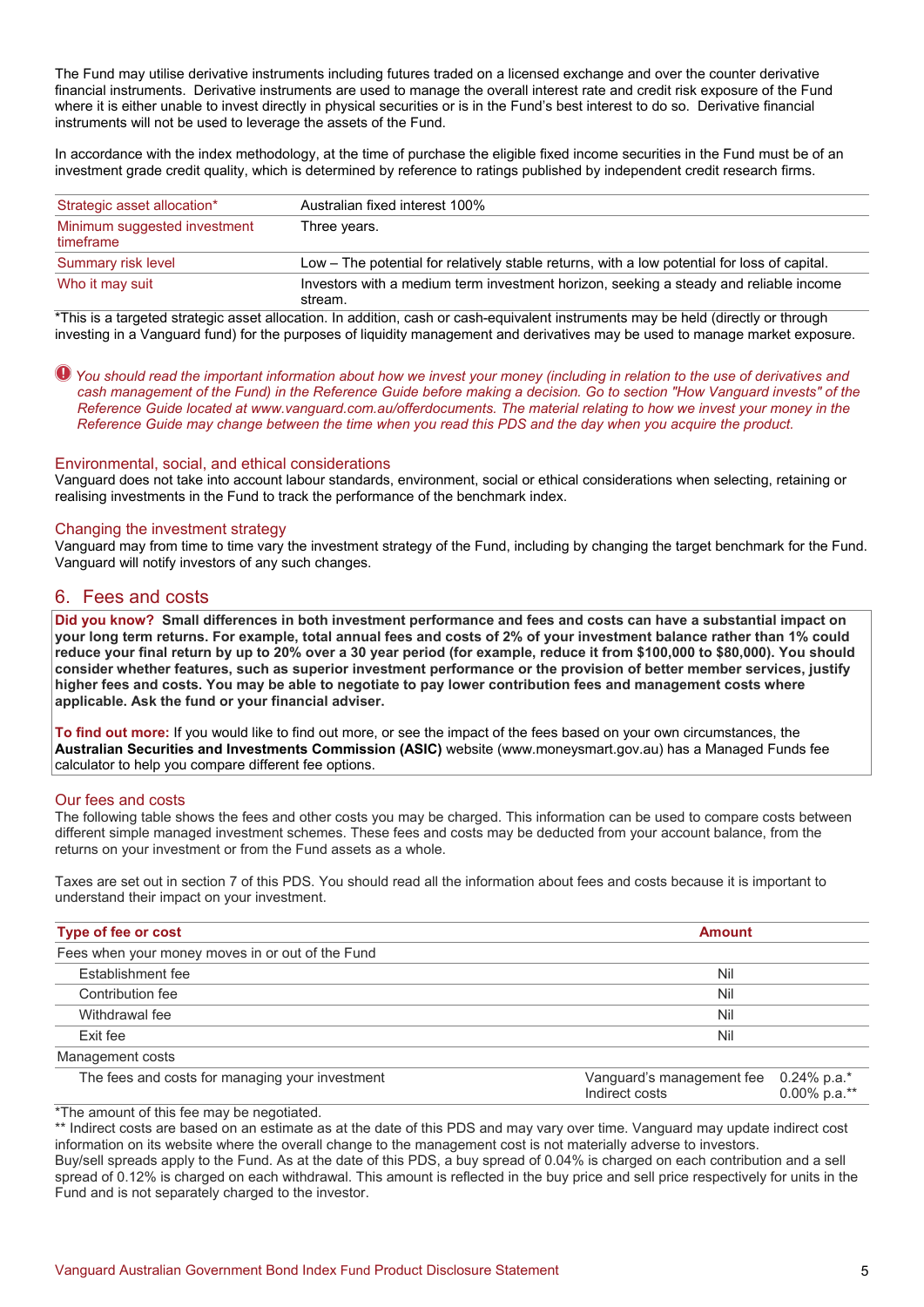Vanguard may vary the buy/sell spreads from time to time, including increasing these costs without notice when it is necessary to protect the interests of existing investors and if permitted by law. The updated information will be disclosed on our website.

The management fee for the Fund incorporates Goods and Services Tax (GST) after taking into account any expected input tax credits. Vanguard may change fees or introduce fees without your consent if permitted by the constitution for the Fund. At least 30 days prior notice will be given to unitholders before any management fee increase.

## Additional explanation of fees and costs

# Example of annual fees and costs

The following table provides an example of how the fees and costs for the Fund can affect your investment over a one year period. You should use this table to compare this Fund with other simple managed investment schemes.

| Example - Vanguard Australian<br><b>Government Bond Index Fund</b> |               |                      | Balance of \$500,000 with a contribution of \$5,000 during year                                                                                                                                                                             |  |
|--------------------------------------------------------------------|---------------|----------------------|---------------------------------------------------------------------------------------------------------------------------------------------------------------------------------------------------------------------------------------------|--|
| Contribution fees<br><b>PLUS</b> management costs comprising:      |               | Nil<br>$0.24\%$ p.a. | For every additional \$5,000 you put in, you will be charged \$0.                                                                                                                                                                           |  |
|                                                                    |               |                      | And, for every \$500,000 you have in the Fund you will be charged<br>\$1,200 each year.                                                                                                                                                     |  |
| Vanguard's management fee: 0.24% p.a.                              |               |                      |                                                                                                                                                                                                                                             |  |
| Indirect costs:                                                    | $0.00\%$ p.a. |                      |                                                                                                                                                                                                                                             |  |
| <b>EQUALS</b> cost of fund                                         |               |                      | If you had an investment of \$500,000 at the beginning of the year and<br>you put in \$5,000 during that year you will be charged fees of \$1,200 <sup>AB</sup> .<br>What it costs you will depend on the fees you negotiate with Vanguard. |  |

<sup>A</sup> Assumes that the \$5,000 contribution occurs on the last day of the year and that there is a constant account balance of \$500,000 throughout the year. Additional fees may apply.

B A buy spread of 0.04% would also apply. For every \$5,000 you put in, you will be charged \$2.00.

If you consult a financial adviser, you may have to pay additional fees to the adviser. Please refer to your Statement of Advice for details of these fees (if any).

#### Management costs

Management costs are made up of Vanguard's management fee that is deducted from the returns of the Fund and may include indirect costs.

The management fee is Vanguard's remuneration for managing and overseeing the operations of the Fund. Any expenses that Vanguard may recover from the Fund are paid out of this management fee and are not an additional cost deducted from the assets of the Fund. The amount of this fee can be negotiated. Where the Fund invests in an underlying Vanguard fund which is managed by Vanguard, Vanguard's management fee in the underlying Fund is fully rebated back to the Fund and so does not need to be counted in indirect costs for the Fund.

Indirect costs refers to the fees and other management costs (if any) arising from underlying funds and the costs of certain over-thecounter derivatives. Indirect costs are not an additional fee paid to Vanguard. The indirect costs are based on an estimate as at the date of this PDS and may vary over time. Vanguard may update indirect cost information on its website where the overall change to the management cost is not materially adverse to investors.

Vanguard has a managed funds fee calculator on our website that can be used to calculate the impact of fees and costs on your account balance. The Australian Securities & Investments Commission (ASIC) also has a managed funds fee calculator on their website at www.moneysmart.gov.au that can be used to calculate the impact of fees and costs on your account balance.

*You should read the important information about fees and costs in the Reference Guide and transaction and operational costs in the Vanguard Transactional and Operational Costs Guide before making a decision. Go to section "Fees and costs" of the Reference Guide and the Vanguard Transactional and Operational Costs Guide located at www.vanguard.com.au/offerdocuments. The material relating to fees and costs in the Reference Guide and the Vanguard Transactional and Operational Costs Guide may change between the time when you read this PDS and the day when you acquire the product.*

# 7. How managed investment schemes are taxed

Warning: Investing in a registered managed investment scheme is likely to have tax consequences. You are strongly advised to seek professional tax advice.

Registered investment schemes generally do not pay tax on behalf of members. However, Vanguard may be required to withhold tax from each distribution at the relevant withholding tax rates under certain circumstances. You are assessed for tax on any income and capital gains generated by the registered managed investment scheme to which you are entitled.

The information below is a brief summary of the taxation information relating to Australian tax residents who hold their Fund units on capital account for income tax purposes. It assumes that the Fund qualifies as and elects to be an Attribution Managed Investment Trust (AMIT). Please refer to the website for the current taxation status of the Fund.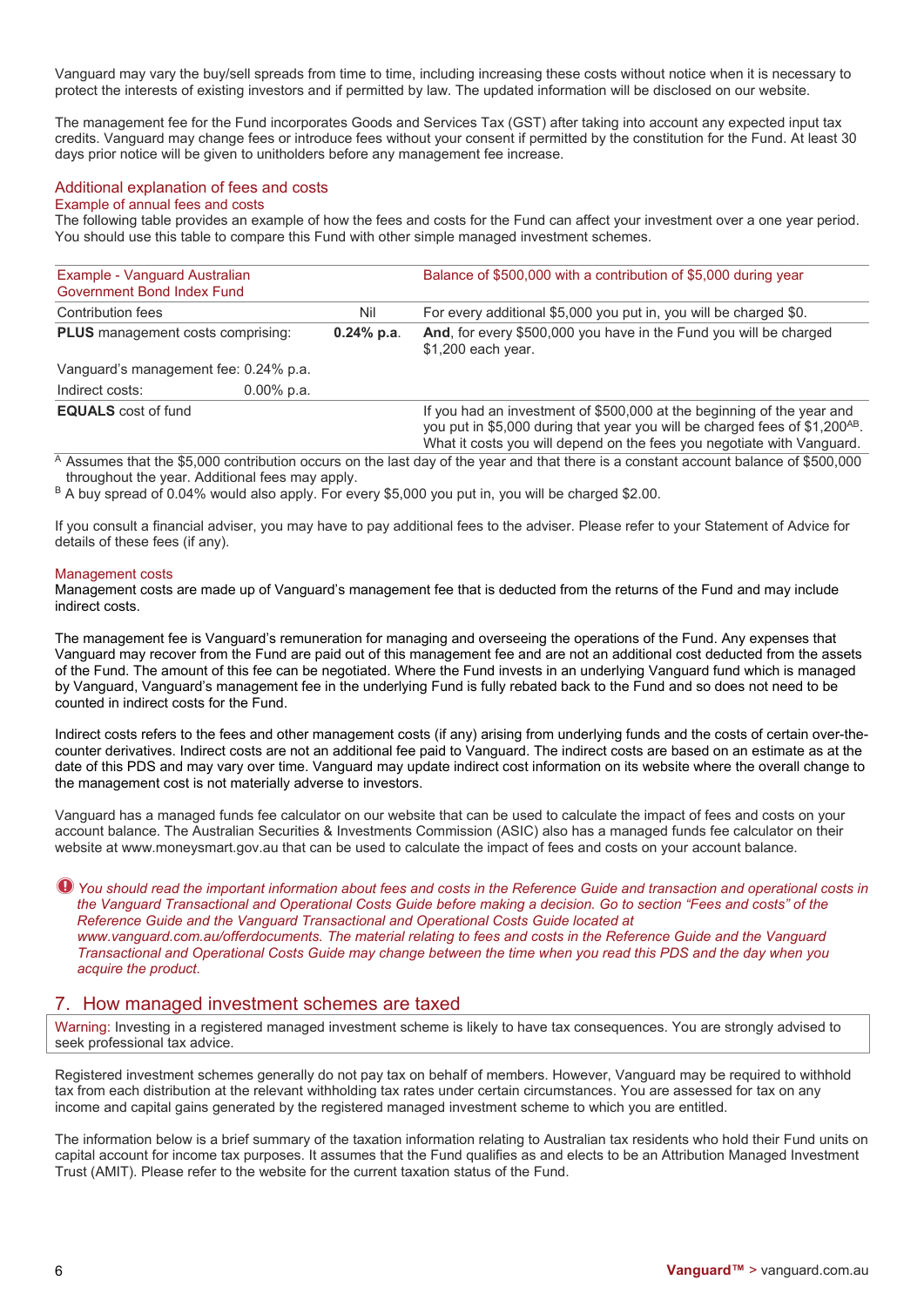As an AMIT, Vanguard will seek to attribute all of the taxable income of the Fund to investors each financial year. It is possible for investors to be attributed taxable income without receiving equivalent amounts of cash distributions. In this case, investors may be entitled to an increase in the tax cost base of their units.

Investors may be liable to pay tax on capital gains realised on the sale of units in the Fund, either by withdrawal or transfer. There may also be a distribution and/or attribution of taxable income associated with a withdrawal from the Fund in certain circumstances, such as where the size of the withdrawal exceeds a certain threshold.

Should the Fund not qualify as an AMIT at any time in a financial year, then Vanguard expects to pay cash distributions based on the Fund's taxable income. In this case, investors will be assessed for tax on their share of the net taxable income of the Fund (both income and capital gains generated by the Fund) in the year to which their entitlement relates, irrespective of whether the income is reinvested in additional units or the income payment occurs at a later date.

*You should read the important information about taxation in the Reference Guide before making a decision. Go to section "Taxation" of the Reference Guide located at [www.vanguard.com.au/offerdocuments.](http://www.vanguard.com.au/referenceguide) The material relating to taxation in the Reference Guide may change between the time when you read this PDS and the day when you acquire the product.* 

# 8. How to apply

To invest in the Fund:

- 1. Read this PDS.
- 2. Read the important information referenced in the Reference Guide.
- 3. Complete the applicable Vanguard Wholesale Funds Application Form. We need to collect this information in order to process your application, including to comply with Anti-Money Laundering and Counter-Terrorism Financing legislation.
- 4. Read and sign the declaration in the Application Form.
- 5. Attach your supporting identification documents, including any power of attorney authorisations.
- 6. Lodge your Application Form together with your supporting identification documents. We recommend that you keep copies for future reference.

For more information about the process to apply, please refer to the Reference Guide and the Application Form itself.

Vanguard may, in its absolute discretion, accept or refuse to accept, in whole or in part, any application or subscription for units. Vanguard need not give any reason for refusal. If for any reason Vanguard refuses or is unable to process your application to invest in the Fund, Vanguard will, subject to any legal and regulatory requirements, return your application money to you. You will not be entitled to interest on your application money in this circumstance. Vanguard is unable to process your application until all required information and/or supporting documentation is received.

### Cooling off

If you invest \$500,000 or more in the Fund, you will generally be considered a wholesale investor. Wholesale investors, as defined in the *Corporations Act 2001 (Cth),* do not have cooling off rights in relation to making an investment in the Fund.

However, if we exercise our discretion to accept an investment of less than \$500,000 in the Fund, you may have the same cooling off rights as a retail investor. Retail investors have the right to a 14 day cooling off period during which time you may request in writing that Vanguard repay your investment. The 14 day period commences either from the time the investment is confirmed by Vanguard or 5 business days after the units are issued, whichever is the earlier. The amount repaid to you under the cooling off provisions may be less than the amount you invested. The amount repaid will be based on the sell price applicable for the day the request is received, and may be reduced by tax or duty paid or payable by you in relation to the acquisition and termination of the investment.

The right to cool off may not apply if you invest indirectly (for example, through a master trust, wrap platform or a nominee or a custody service), even if you are a Retail investor. Indirect investors should seek advice from their platform operator or consult the relevant platform guide or similar type document as to whether cooling off rights apply.

*You should read the important information about applications in the Reference Guide before making a decision. Go to section "Applications" of the Reference Guide located at www.vanguard.com.au/offerdocuments. The material relating to applications in the Reference Guide may change between the time when you read this PDS and the day when you acquire the product.*

#### **Complaints**

If you have a complaint about the Fund or the services provided to you by Vanguard, please contact Client Services on 1300 655 102 from 8:00am to 6:00pm AEDT/AEST, Monday to Friday.

If your complaint is not resolved to your satisfaction, you can refer the matter in writing to: Client Services Manager, Vanguard Investments Australia Ltd, GPO Box 3006, Melbourne, Vic, 3001.

Vanguard will try to resolve your complaint and get back to you as soon as possible, but in any event we will provide a final response within 45 days of receipt.

If an issue has not been resolved to your satisfaction, you can lodge a complaint with the Australian Financial Complaints Authority (AFCA). AFCA provides a fair and independent financial services complaint resolution service that is free to consumers. You can contact AFCA on 1800 931 678 (free call) or email o[n info@afca.org.au.](mailto:info@afca.org.au)